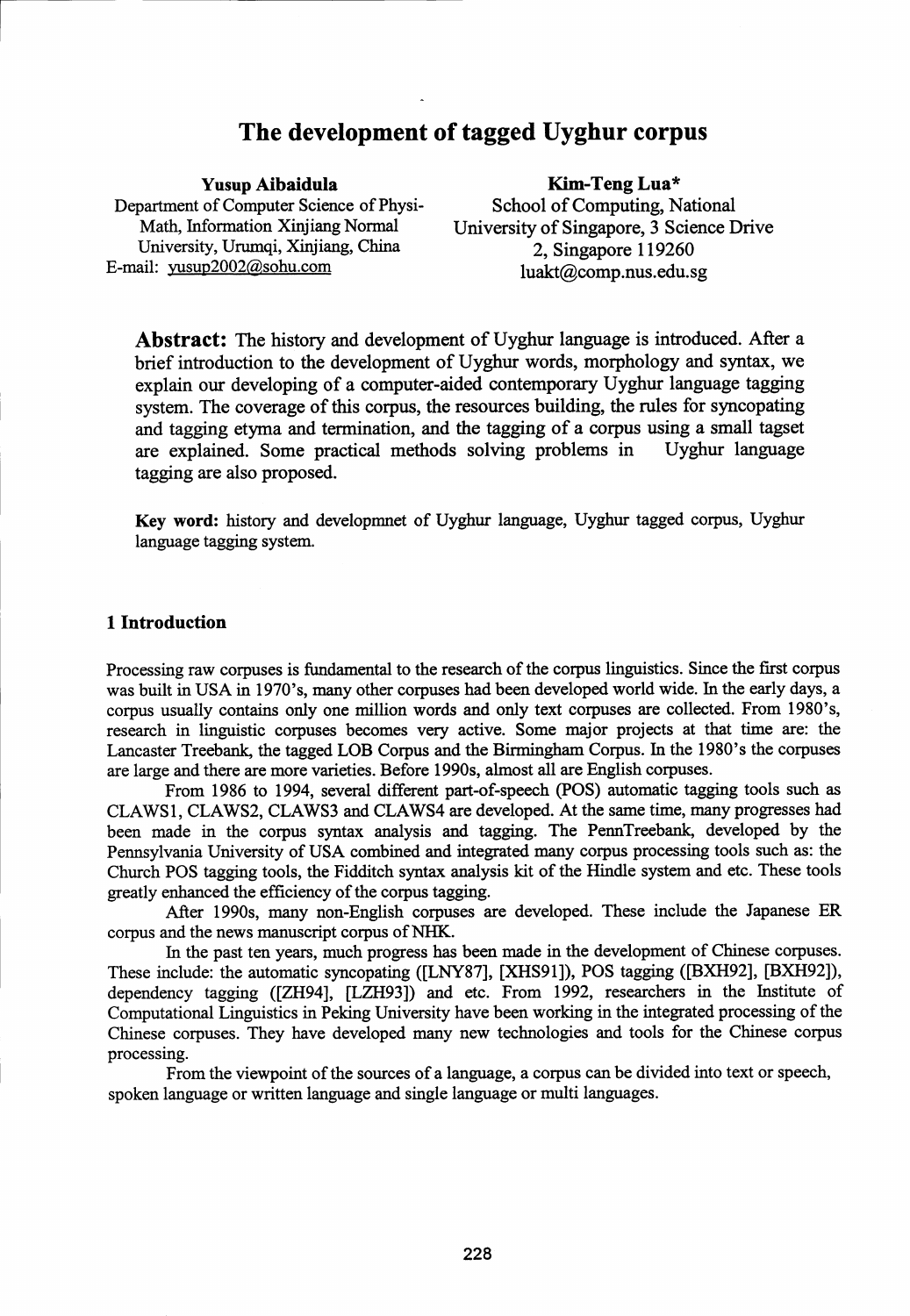So far, many tagsets have been developed for POS tagging, phrase tagging, dependency relation tagging, case relationship, syntax tree, semantic relationship and so on. As much as we know, the beginning of building Uyghur corpus is in 2001. So there are far more works to be done for this language.

# 2 Tagging of the contemporary Uyghur corpus

The development of Uyghur alphabets has a long history. Uyghur means "combination" or "solidarity". Before the 9th century, Uyghur people used Turkic alphabets for writing the language. Another kind of letters used by the Uyghur was the ancient Uyghur letters. These ancient Uyghur letters had been widely used in the Xinjiang and Central Asian areas from 8th century to 13th century. Later, the Mongolian and Manchu letters were actually developed based on it. In the middle of the 19th century, after the Uyghur's conversion to the Islam, words based on the Arabia letters were used. After many years of improvements and modifications, the Arabic letters based written system becomes accepted by the Uyghurs. This system now consists of 32 letters, and follows a right to left writing rules.

Uyghur is the main ethnic group in the Xinjiang Uyghur Autonomous Region. It has a population of 8.34 millions (according to the Xinjiang Uyghur Autonomous Region 2000 census, pp46, Xinjiang People Publishing House 2002/10, Urumqi). Uyghur lives in almost every parts of Xinjiang, with the vast majority stays in the South Xinjiang, especially in Kashqar, Aqsu, Khotane. Uyghur language plays an important role in the development of the Uyghur culture. The heritages of Uyghur culture are recorded in Uyghur. Uyghur belongs to Altai phylum of the Turki Austronesian. In history, the development of the Uyghur had experienced three stages: ancient Turki (7th-13th), Chaghatai (14th-18th) and contemporary Uyghur(19th-todate).

The Uyghur has 8 vowels and 24 consonants. Morphologically, Uyghur belongs to the coherence language category. Uyghur is a very rich language and it has a large number of words. Besides words deriving from the expanding of the Turki paronym, Uyghur absorbes many words from other language including Chinese, Iranic, Arabic, Russian, Mongolic, Tibeta and Sanskrit, among which Chinese words were the earliest ones borrowed, and Iranic and Arabic words take up the largest parts of the borrowed words. There are almost no differences between words and syntax among different Uyghur dialects, except for their different pronunciations. So the Uyghur people from different places can communicate to each other without much difficulties.

The contemporary Uyghur spoken language has three dialects: the Central dialect, the Khotanese dialect and the Lop dialect. The Lop dialect has most distinct features. On the other hand, modern Uyghur written language bases mainly on the Central dialect. It is spoken by 80% of Uyghur people. Compared with other written language, Uyghur written language has its own distinct features:

- There are 32 letters in Uyghur. Uyghur words are delimited by blanks. There are many inflections in the Uyghur written language, especially the verbal inflections. So far we know that there are 10,000 verbal inflections and about 30 nunnations.
- Uyghur is a kind of *coherence* language. The meaning of etyma may be changed by adding a *termination* is added. Different nunnations represent different cases and numbers. For example, *Hesen is a* third person singular nominative noun. When it becomes *Hesenning* (adding the termination *ning),* it becomes a possessive. In some other cases, when a termination is added to a noun, it becomes a verb. For example, the noun *tash* (stone and soil) will be turned into a verb *taxla* (throw away) by adding termination *la.* This linguistic feature provides useful clues for POS tagging of the Uyghur written language.
- There are many *declensions* in Uyghur, for examples, the verb, adjective and noun. These declensions are helpful for part-of-speech tagging.
- Most Uyghur words have morphological changes, which represent different functions. For example, besides being using as a predicate or an adverbial modifier in most of cases, a verb can also be used as subject, object and attribute without any morphological changes. The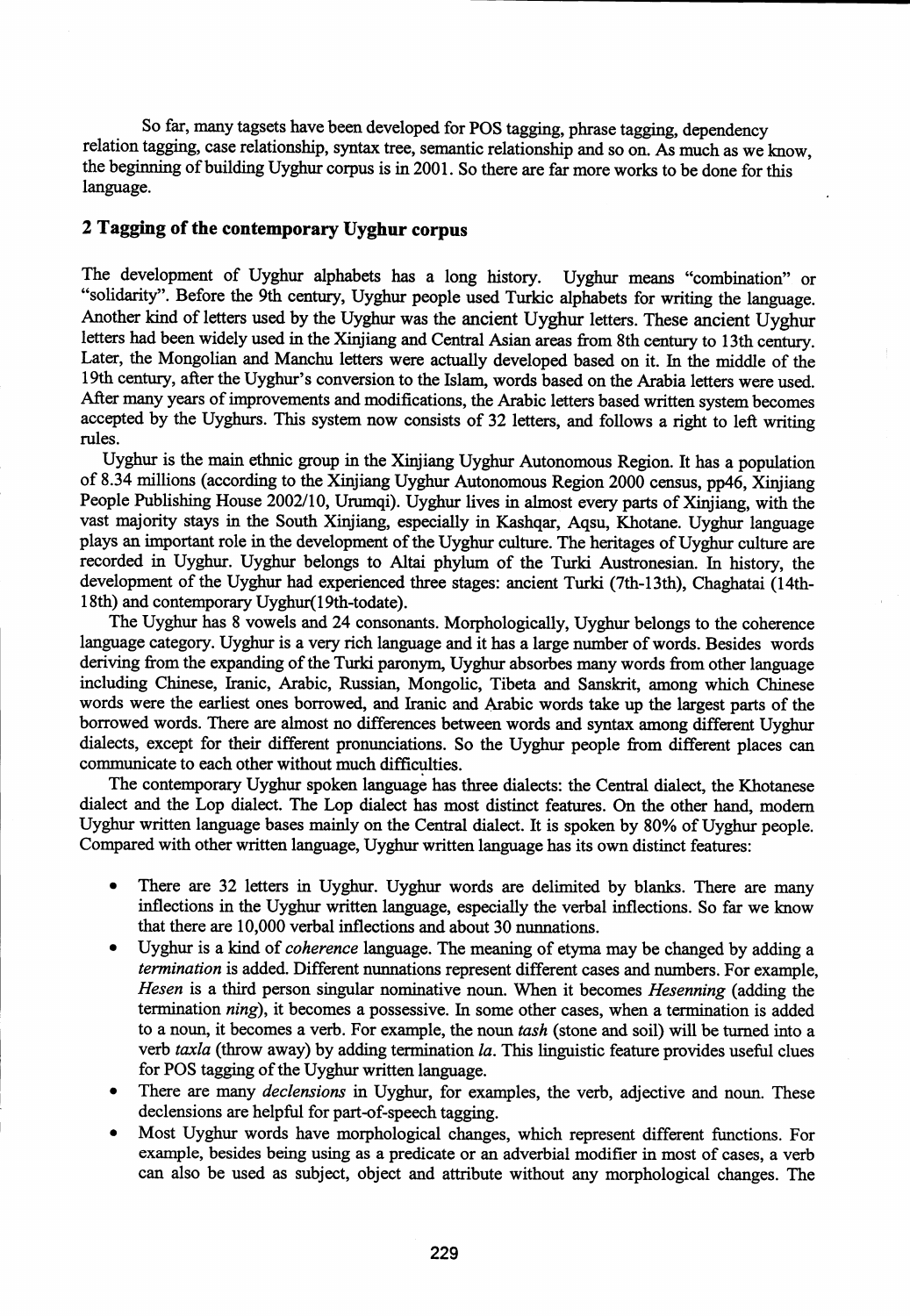plural words also have no morphological changes, which makes the POS tagging more difficulty. Examples are:

*U at minishni bilmeydu.* (1) He cannot ride a horse. *Uyengi tughulghan buwaqqa at qoydi.* (2) His newborn baby was given a name. *Sen miltiq bilen dvshmenni at.* (3) You use the gun to shoot the enemy.

These features make it difficulty, if not impossible to manually develop general rule sets for POS tagging. One of our objectives of the Uyghur POS tagging research is to extract syntactic rules from the corpus. And by combining the statistical information with the rule-based POS tagging system, we aim to develop an automatic processing software for the Uyghur language.

### 3 Sources of Corpuses

The sources we used in this research is an electronically text file of 8 millions words. It contains text published in the first six months "Xinjiang Daily" and additional text provided by the publisher of the Xinjiang Technology, Reference News, Xinjiang Education Publisher and Xinjiang People's Publisher. These materials cover all the words in the textbooks of our elementary schools, junior schools, high school, technical secondary school, university and the words in law, literature, health, technology (especially the agriculture technology), history, and economics.

# 4 Development of Uyghur corpus

### 4.1 Text collecting and text format transformation

The preliminary work of building a corpus is text collecting. We use the electronically compiled text as mentioned in Section 3. However, we have one problem here. These text resources are compiled by Beida Fengzhang Typeset System under DOS and can not be used directly under Windows system. We had to develop a text format transformation program to transfer the format to a suitable format. So far more than 8 millions words had been processed. Meantime, we have also compiled a Uyghur syntax information dictionary, which consists of the etyma and phrase dictionary and the termination dictionary. The etyma and phrase dictionary has of 60,000 words and termination dictionary has of 13,000 words. Based on these work, we developed a computer-aided contemporary Uyghur language corpus processing system.

### 4.2 Rules of the Uyghur language corpus

We begin our work by referencing to the Contemporary Uyghur Corpus Processing: Manual of Rules for Syncopating and Tagging Etyma and Termination", a document compiled by the Xinjiang Normal University. Details are: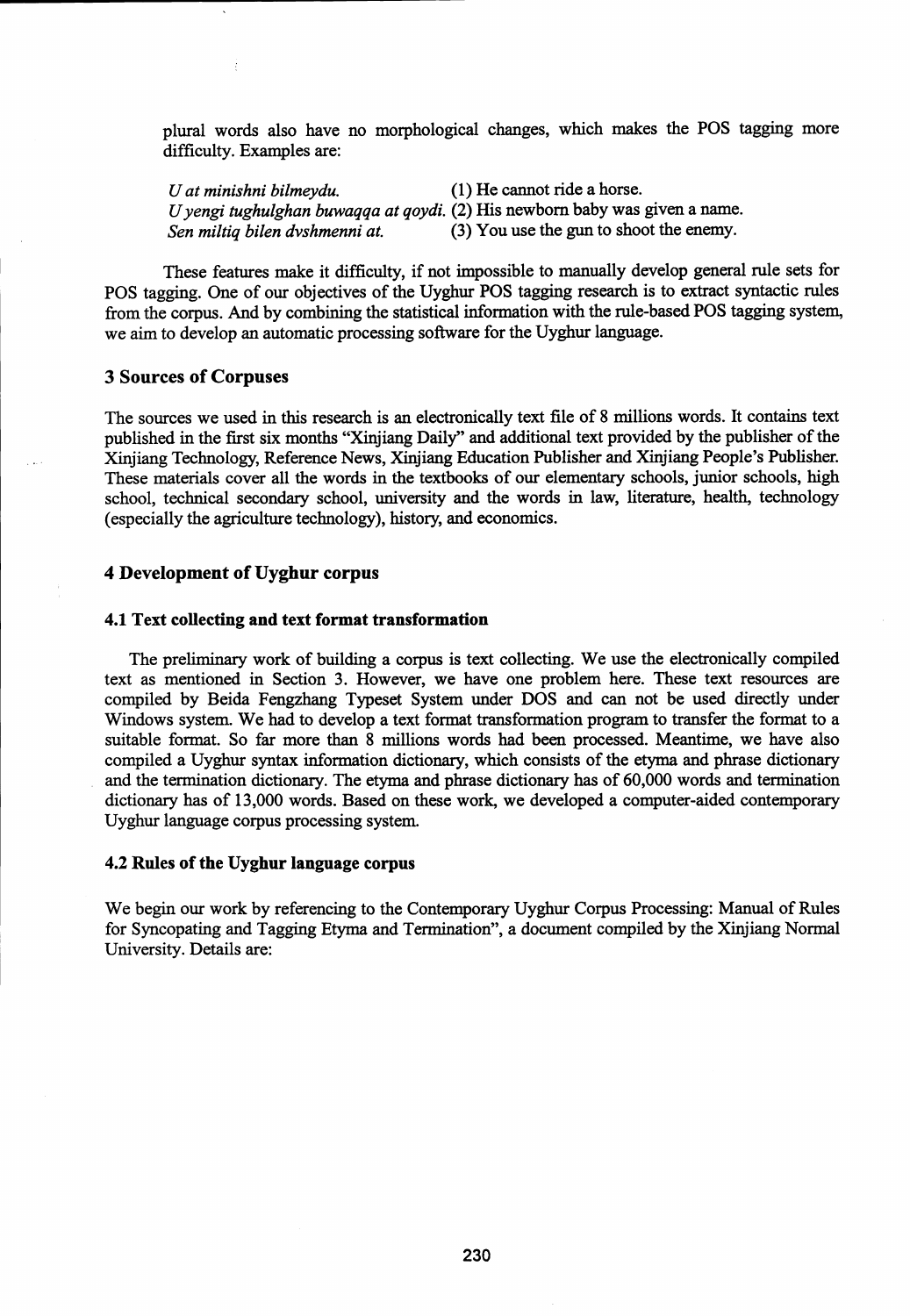1) Small tagset is used for POS tagging. These are:

| Part of speech | Symbol | Part of speech in Uyghur |
|----------------|--------|--------------------------|
| <b>Noun</b>    | N      | <b>Isim</b>              |
| Verb           | V      | Pzh'zhl                  |
| Adjective      | Α      | <b>Sypet</b>             |
| Pronoun        | R      | Almash                   |
| <b>Numeral</b> | М      | San                      |
| Adverb         | D      | Rewish                   |
| Quantifier     | Q      | <b>Migtar</b>            |
| onomatopoeia   | Z      | Teglidi scz              |
| exclamation    | X      | <b>Vndesh</b>            |
| conjunction    | C      | Baghlighuchi             |
| postposition   | Н      | <b>Tirkelme</b>          |
| tone           | ັ      | Yvklime                  |

The nouns are divided into the following sub categories,

| Sub-<br>Noun(In<br>Category of | Symbol         | Sub- Category of<br>Noun(In |
|--------------------------------|----------------|-----------------------------|
| English)                       |                | Uyghur)                     |
| <b>Time</b>                    | <b>Nw</b>      | <b>Waqit Ismi</b>           |
| Location                       | <b>No</b>      | Orun-terep Ismi             |
| Abbreviation                   | Nq             | Qisqartilma                 |
| Name of People                 | <b>Nk</b>      | Kishi ismi                  |
| Name of place                  | Ny             | Yer nami                    |
| Name of organization           | <b>Ng</b>      | Organ-teshkilatlar nami     |
| Metal                          | N <sub>1</sub> | Mitallorgiye                |
| Transportation                 | <b>N2</b>      | Qatnash                     |

Besides the 12 tags provided, we add in more than 50 new tags for different noun categories. For example: the Nk for the name of people, Ny for the name of place and Ng for the name of organization.

2) Proper nouns such as name of people, name of place and name of organization are tagged. If a proper noun belongs to the phrase category, then it is marked by a pair of square brackets.

# 4.3 The Rules

It contains the following 3 parts: cutting, tagging and combination.

# *4.3.1 The cutting rules*

### (1) The cutting sub-units

The so-called *participle* unit is defined in the Contemporary Uyghur Literary Language Standard Dictionary and the Contemporary Uyghur Detailed Solution Dictionary which are established by the Chinese Xinjiang Uyghur Autonomous Region Language Committee. It is the fundamental unit used in the information processing and has clearly defined semantics and grammar functions. In this research, the concept of *the participle* unit is still applied but we call it as the cutting sub-unit now.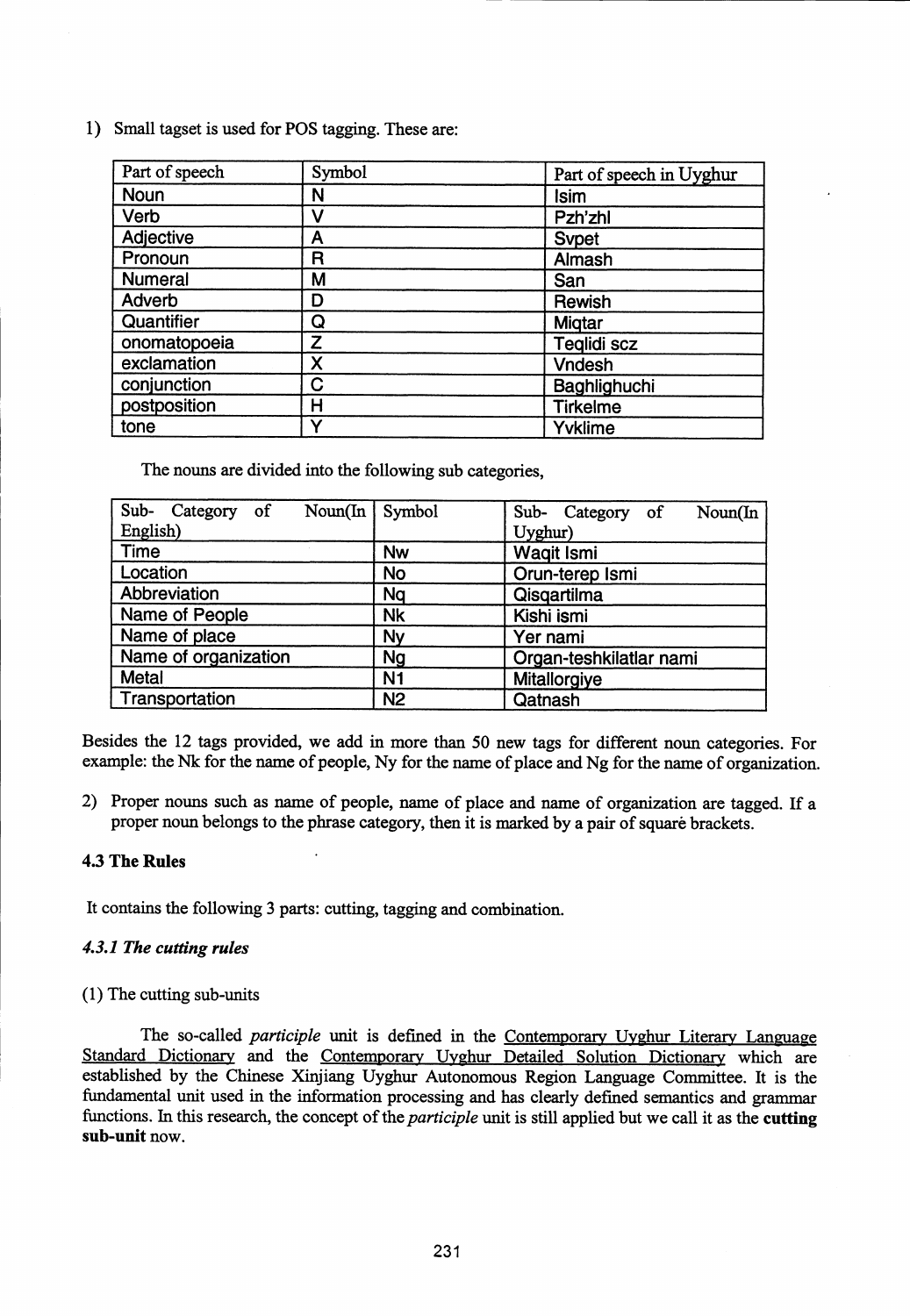*Independent* or *non-element* sentences can also appear during the cutting under some special situations. Some words form of stem and suffix are showed as below:

*(Put out) in the verb in " ffeli/v+p(suffix)J id chiq/vJ/vp", elip (take) /d chiq (come out) /v (predicate verb); [kal/v+di]/vp (come) kal is the verb stem, di is the verb suffix; /v; Leave-merge form of noun*

The noun *Azherning* (personal name) can be divided into *Azgherin* (stem) and *ning* (suffix). *Azher* is a nominative noun, singular, and third person. However, the word *Azherning* has become the possessive. Other attributes remain unchanged.

(2) The relationship between the cutting sub-units and their dictionary entries

Usually, the cutting units are obtained from the participle dictionary. By referencing to the Contemporary Uyghur Literary Language Standard Dictionary, and Contemporary Uyghur Detailed Solution Dictionary, we compile a Participle Word Table. Up to date, more than 60,000 entries have been included. These are listed in our Contemporary Uyghur Grammar Information Dictionary( CUGID).

There are differences between the cutting sub-units and the dictionary entries. For example, the practices terminology, abbreviation, geographic, or foreigner's name are cutting sub-units. But these are not collected. The numeral and the time, such as " 2858 ", " beshinchi (fifth) ", " 1988 yili(1988 years) ", " 4-ay (in April) ", " 20-küni (on 20th) " are also cutting sub-units, but these are too many to be included. Though some *front ingredients* and *after ingredients* are cutting sub-units, we have also seen a number of out-of-dictionary words in real texts.

### *4.3.2 Tagging rules*

(1) CUGID provides us with the basis of our lexical category tagset. It classifies 60,000 words and expressions. If a word or an expression is a cutting sub-unit in the CUGID and it has only one POS, tagging only copies the POS. If a word has many POS, the tagging will choose the most suitable one.

(2) The directing function of the phrase grammar system

In the lexical category tagging, a difficult grammar decision that we will have to make is the relationship between the POS and its syntactical function. In Uyghur language there is not simple oneto-one correspondence between these two. In general, we try not to decide POS based on the syntactical function. For example, if a word has already been defined as a verb in CUGID, we would not tag them to be noun only because they are used as a subject or object in a sentence.

### (3) Proper noun tagging

We have tagged a large number of proper nouns, such as personal names, geographic names that appear in news articles. We also added square brackets and type marks to the phrase appropriation names based on the word cutting and lexical category tagging (mainly for Nw, Ng, but a few for Ny).

### 5. Combination of Rules and the Statistics

To make sure that words are correctly tagged, we combine rules with statistical information. The advantage of using rules is that it allows the use of existing linguistic knowledge. On the other hand, statistical frequency data can be obtained from corpuses easily. These data are far more uniform. We would also have better coverage of real text.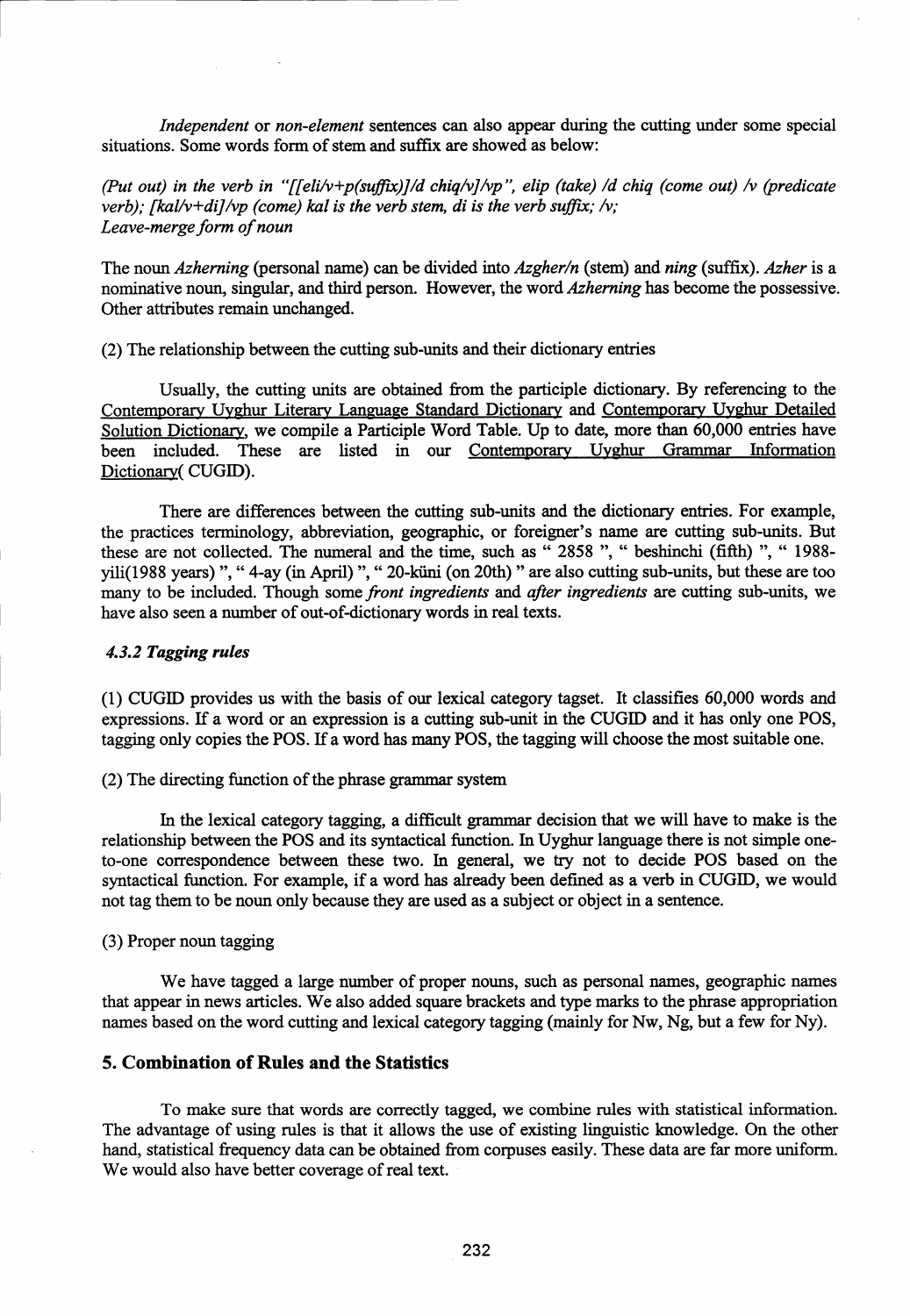The initial tagging is done by rules to remove the semantic ambiguity. Statistical disambiguation is then applied to deduce the lexical category of those out-of-dictionary words. Manual proofreading is then applied to obtain the final tags.

This result has two uses. On one hand we may obtain the different parameters which will be useful in the statistical disambiguation. On the other hand, we can compare the result of machine tagging (rules and statistical disambiguation) with the result of manual tagging. Mistakes in machine tagging can then be identified. From here, we may obtain a lot of useful information to supplement and adjust the content of rule base.

Our problem is that we do not have a big enough tagged corpus to begin with. At the beginning, we tag the corpuses by rules. Then we apply manual tagging to discover and correct the mistakes from rules tagging. We then modify the rules. With the revised rules, the corpuses are tagged again. We repeat this process recursively until no further improvement can be made.

# 6. Conclusion

This paper reports our works on the POS tagging of the contemporary Uyghur. We have explained our processing strategy that basically, it is a way of combining the rule-based and statistical-based disambiguation with the additional effort of manual checking and tagging.

In our future research, we will attempt to process more corpuses with this method recursively. We aim to obtain accurate POS to enhance our language database in the next 2 years. In this way, we are able to provide better statistics for researchers in Uyghur Information Processing

\*the major part of work described in this paper is performed by the first author from Xinjiang University.

#### References

[1] 俞士汶、朱学锋、王惠、张芸芸, 《现代汉语语法信息词典详解》, 北京: 清华大学出版社, 第 1 版, 1998年4月

[2] K T Lua, An Efficient Inductive Unsupervised Semantic Tagger, Computer Processing of Oriental Languages, Vol 11, No 1, 1997, 35-47

[3] 玉素甫.艾白都拉 ,吾守尔.斯拉木,"维吾中心语驱动文法句法分析器中的上下文相关处理",《计算 机应用与软件》, 1999/6。

[4] 玉素甫.艾白都拉, 吾守尔.斯拉木"维吾尔语词法分析器成功", <<中文信息>>, 1997/4。

[5] Hearst Maarti.Noun Homograph Disambiguation Using Local Context in Large Corpora, in proceedings,ARPA Human Language Technology Workshop,1993

[6] Yarowsky D.Unsupervised Word Sense Disambiguation Rivaling Supervised Methods. In Proceedings of 33<sup>rd</sup> Annual Meeting of ACL, Cambridge, Massachusetts, USA, 1995

[7] Lua, K T and K W Gan, Application of information theory binding in word segmentation. Computer Processing of Chinese & Oriental Languages, vol.8, no.1 (June 1994): 115-124

[8] 哈米提.铁木尔,"现代维语语法"(维吾尔文),民族出版社出版 ,1987 年 6 月

[9] 程适良等编, "现代维吾尔语语法"(维吾尔文), 新疆人民出版社出版, 1996年6月

[10]俞士汶主编,《现代汉语语料库加工——词语切分与词性标注规范与手册》, 北京大学计算语言学 研究所, 1999年4月